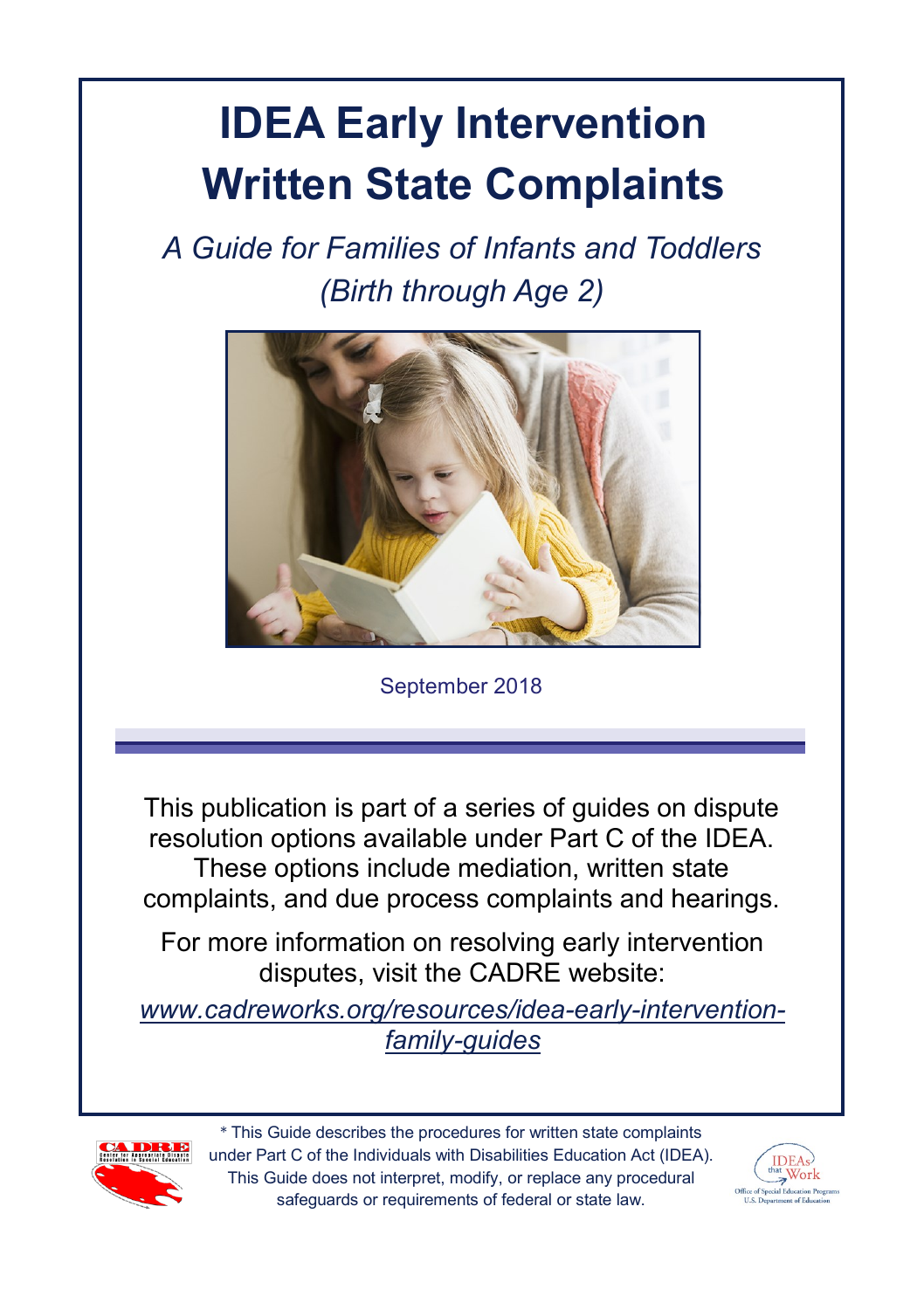**If you have questions about information in this Guide, contact your state lead agency or Office of Special Education (OSEP) funded parent center for assistance.** 

*Commonly used terms and additional information is available at: [www.cadreworks.org/resources/idea](http://www.cadreworks.org/resources/idea-early-intervention-family-guides)-early[intervention](http://www.cadreworks.org/resources/idea-early-intervention-family-guides)-family-guides*

# **WHAT IS A WRITTEN STATE COMPLAINT?**

Parents have important rights if they disagree about whether the requirements of Part C of the IDEA are being followed. Under Part C of the IDEA, you have the right to file a written state complaint (state complaint) when you want the state lead agency to investigate if the IDEA has been followed. The state complaint requests a resolution of the problem. State complaints may concern one child or a group of children. Any person or organization, including one from another state, may file a state complaint.

- State complaints are usually sent to the state lead agency for resolution. A copy of the complaint must be sent at the same time to the public agency or the early intervention service (EIS) provider serving a child or children named in the complaint.
- $\triangle$  A few examples of when a state complaint might be filed:
	- $\Diamond$  You disagree with a decision regarding your child's eligibility for services.
	- $\Diamond$  You believe that the EIS provider is not providing the services included in your child's Individualized Family Service Plan (IFSP).
	- $\Diamond$  You believe the EIS provider is not providing the required services to a group of children.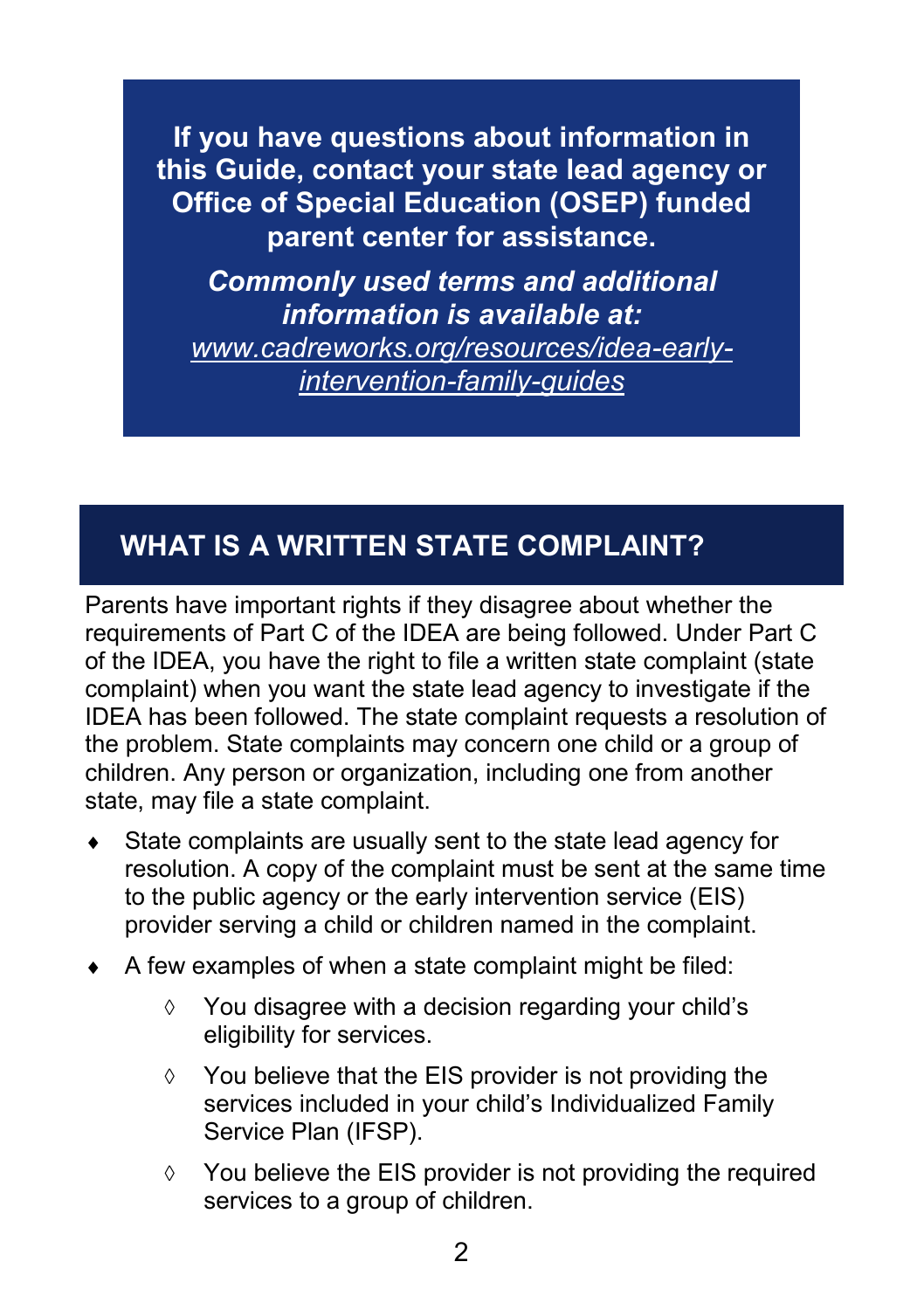- $\circ$  If vour state's system charges for EIS services and you disagree with the fee charged or the decision about your ability to pay for services.
- The lead agency is responsible for resolving a state complaint.
- Parents have other dispute resolution options under Part C of the IDEA, including mediation and due process complaints. For ways of comparing your options, see: *[Quick Guide to Early](https://www.cadreworks.org/sites/default/files/resources/Part%20C%20DR%20Comparison%20Chart-FINAL%208-23-18.pdf)  [Intervention Dispute Resolution Processes for Families of](https://www.cadreworks.org/sites/default/files/resources/Part%20C%20DR%20Comparison%20Chart-FINAL%208-23-18.pdf)  [Infants and Toddlers \(Birth through Age 2\)](https://www.cadreworks.org/sites/default/files/resources/Part%20C%20DR%20Comparison%20Chart-FINAL%208-23-18.pdf)*.

**State complaints must include certain information to be considered complete, including:**

- **A statement that the lead agency, public agency, or EIS provider has not followed a requirement of Part C of the IDEA;**
- **Facts that support this statement; and**
- **The signature and contact information of the person or organization filing the complaint.**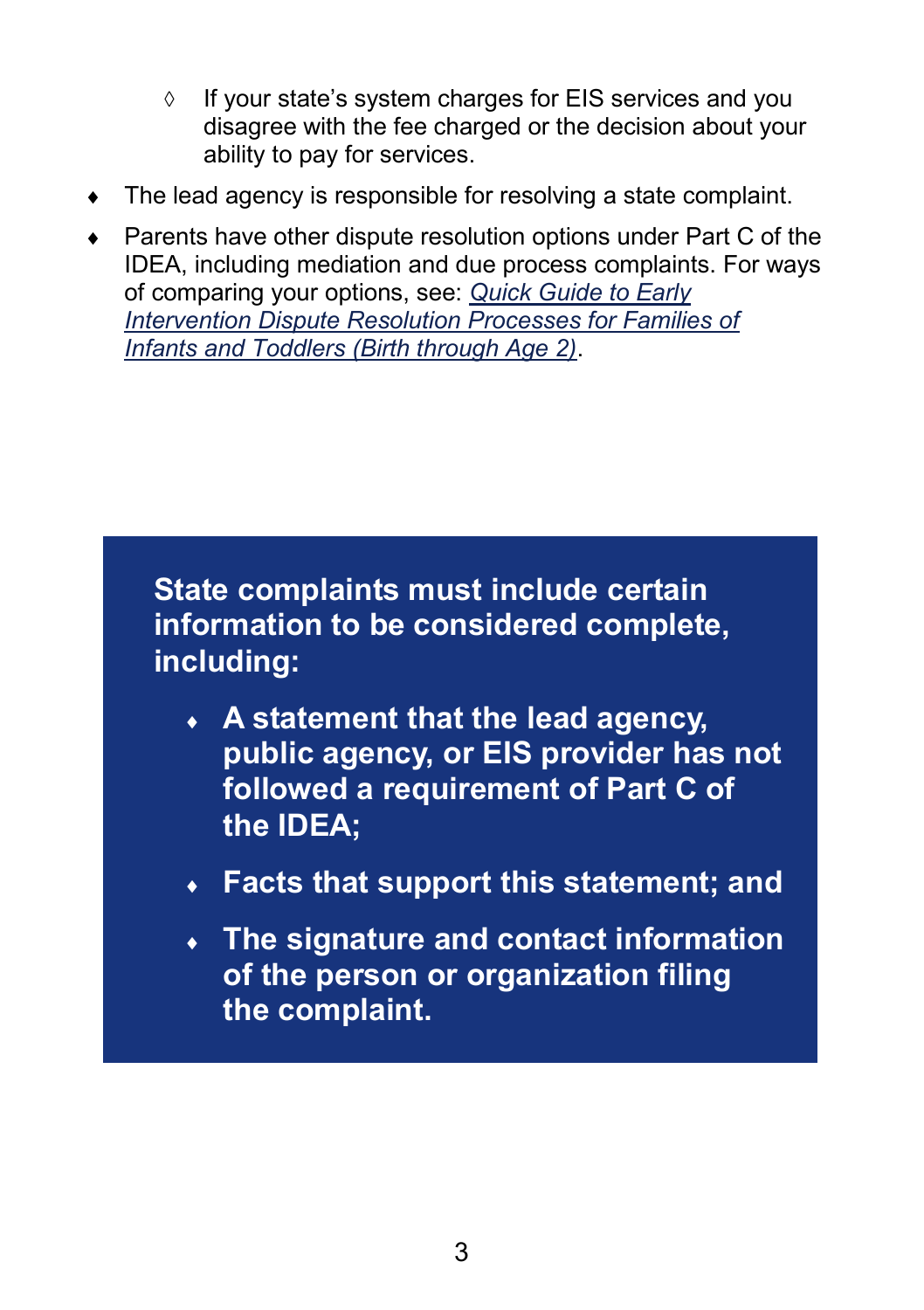**If the state complaint concerns a specific child, it must also include:**

- **The child's name and address, based on where the child is living;**
- **The name of the child's EIS provider;**
- **A description of the problem, including facts relating to the problem; and**
- **Suggestions about how to solve the problem.**

**A state complaint received without the required information could delay resolution of the issue(s).**

**A state complaint must be sent to both the lead agency and the public agency or EIS provider serving the child or children.**

## **WHAT HAPPENS AFTER I FILE A WRITTEN STATE COMPLAINT?**

Next steps include:

- A person or team is assigned by the lead agency to work on the complaint.
- $\triangle$  An investigation takes place, which may include visits to the EIS provider or other locations, review of relevant documents, and interviews with people who have information relating to the complaint.
- The person or agency against whom the complaint was filed must have an opportunity to respond, including, at the discretion of the lead agency, offering a proposal to resolve the complaint.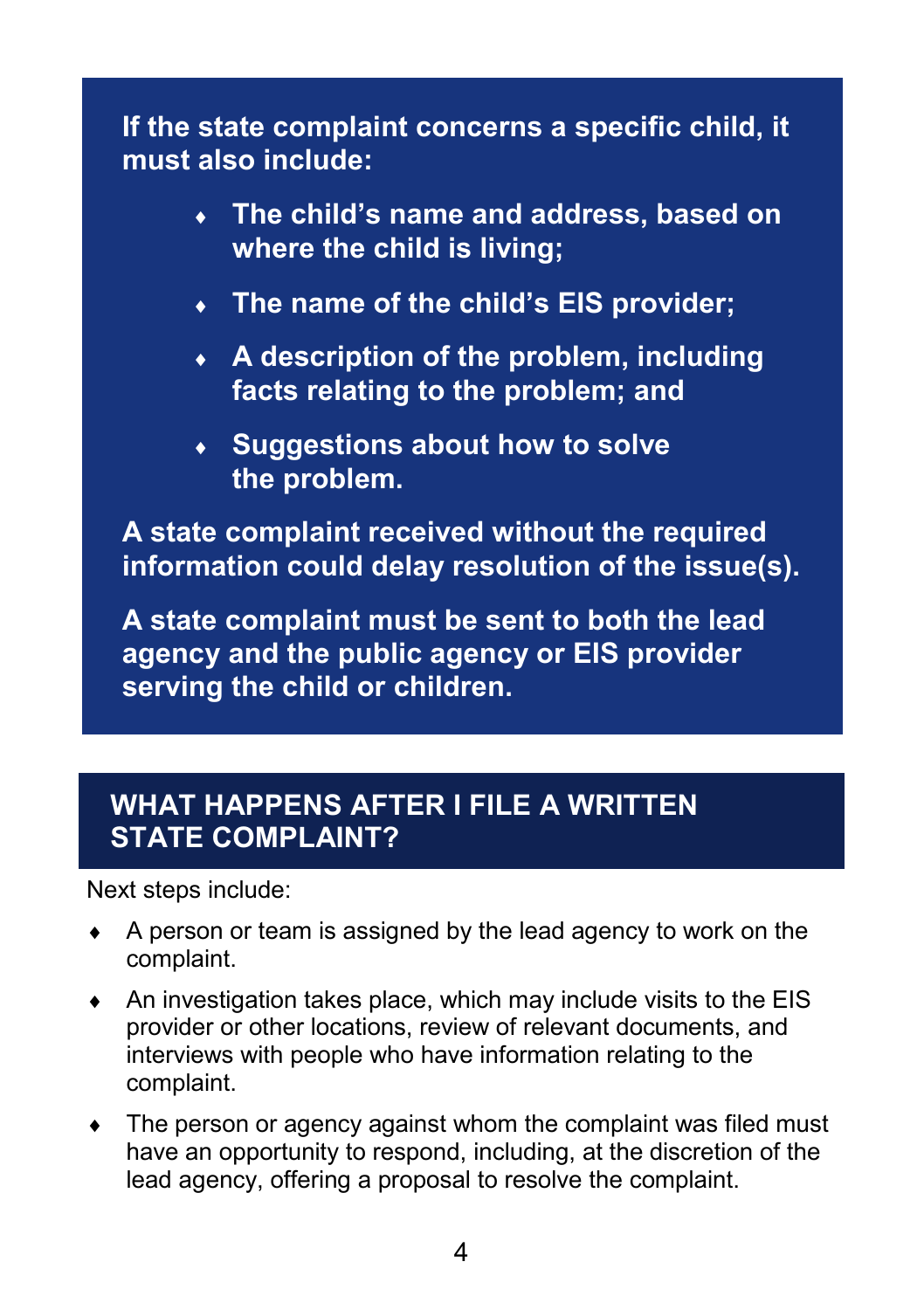- An opportunity for both parties to engage in mediation.
- Review all relevant information and make an independent determination about whether Part C requirements were not followed.
- A written decision is made no later than 60 *calendar* days after the state complaint was received by the lead agency, unless the timeline is extended.

**State regulations associated with Part C of the IDEA dispute resolution processes may differ from state to state.**

**Parents and family members are encouraged to contact their state lead agency or OSEP-funded parent center for more information.**

## **WHAT DOES A WRITTEN STATE COMPLAINT DECISION INCLUDE?**

The state lead agency must provide a written decision that addresses each problem identified in the state complaint. It includes facts, conclusions, and reasons for the lead agency's final decision. If the lead agency finds that the requirements of Part C of the IDEA were not followed, the decision must also include any actions required to address the needs of the child and the child's family or group of children involved in the complaint. In resolving a complaint where the lead agency has found a failure to provide appropriate services, the lead agency must address: (1) the failure to provide appropriate services, including corrective actions appropriate to address the needs of the infant or toddler with a disability who is the subject of the complaint and the infant's or toddler's family (such as compensatory services or monetary reimbursement); and [\(2\)](https://sites.ed.gov/idea/regs/c/e/303.432/b/2) how appropriate services will be provided in the future for all infants and toddlers with disabilities and their families.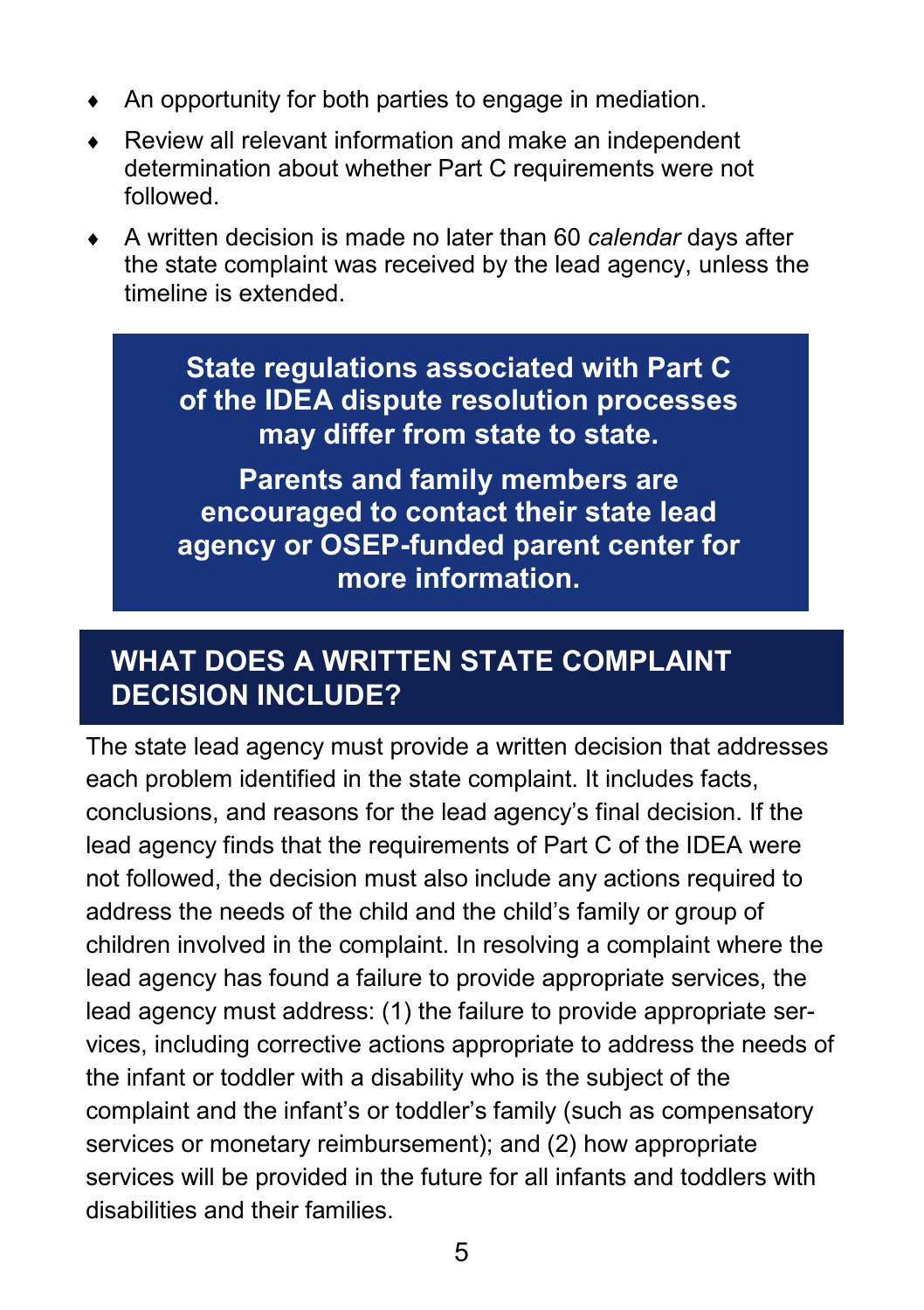### **FREQUENTLY ASKED QUESTIONS ABOUT WRITTEN STATE COMPLAINTS**

#### *Is there a special form that I have to use?*

No. Your state lead agency may make a state complaint form available but you do not have to use it. If a form is available, looking at the form and seeing what information is requested may help you organize your thoughts before writing your state complaint. Looking at the form may also help you make sure that you provide all of the information needed for your complaint to be complete. If no form is available, contact your state lead agency or OSEP-funded parent center for assistance. It is often helpful to include copies of documents (such as IFSPs, letters, notes, and reports) and other information to support your claim that the requirements of Part C of the IDEA were not followed.

#### *Is there a time limit for filing a state complaint?*

The concerns listed in your state complaint must not have occurred more than one year before the lead agency receives your complaint.

#### *Is mediation available when I file a state complaint?*

Yes. Mediation may be requested as an option to resolve the problems identified in a state complaint. This may be a quicker and more direct way to resolve issues for a specific child, if the other side agrees to mediation. See: *[Quick Guide to Early Intervention Dispute](https://www.cadreworks.org/sites/default/files/resources/Part%20C%20DR%20Comparison%20Chart-FINAL%208-23-18.pdf)  [Resolution Processes for Families of Infants and Toddlers \(Birth](https://www.cadreworks.org/sites/default/files/resources/Part%20C%20DR%20Comparison%20Chart-FINAL%208-23-18.pdf)  [through Age 2\)](https://www.cadreworks.org/sites/default/files/resources/Part%20C%20DR%20Comparison%20Chart-FINAL%208-23-18.pdf)*.

#### *How long will it take to resolve my complaint or receive a decision?*

The state complaint must be resolved within 60 *calendar* days, unless extended for exceptional circumstances regarding the issues in your complaint. You and the other side may agree in writing to extend the timeline so you can participate in mediation, or both sides may choose to participate in mediation without agreeing to an extension of the timeline.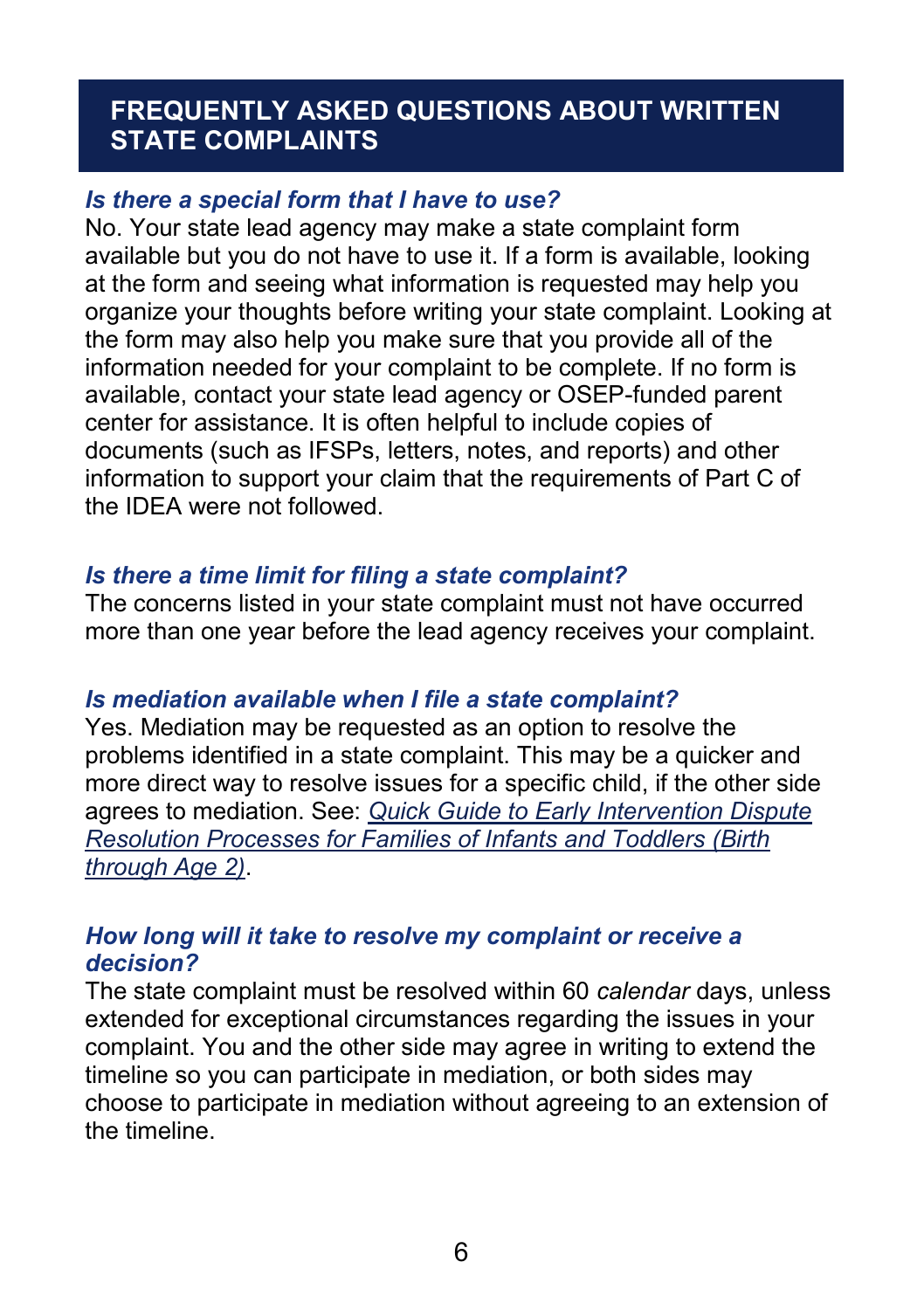#### *What if I want to provide additional information after I file my state complaint?*

You must be given an opportunity to provide additional information that relates to your state complaint, either verbally or in writing. It is not unusual for someone from the lead agency to contact you for more information.

#### *What happens if I file a state complaint and request a due process hearing at the same time?*

It depends. If the parties and the issues are the same in both, the state complaint process will be postponed until after the due process hearing decision is provided by the hearing officer. Any issues in your state complaint that are not part of the due process request, must be investigated by the state lead agency within 60 *calendar* days, unless the lead agency extends the timeline for exceptional circumstances or if parties agree to extend while pursuing mediation.

If an issue raised in a state complaint has been decided in a due process hearing involving the same participants, the due process hearing is binding and the lead agency must inform you of the decision. If the due process hearing officer does not make a decision on an issue, the lead agency must start or resume the state complaint process.

#### *What if I want to withdraw my complaint?*

You can withdraw your state complaint any time before the lead agency issues its written decision. Contact your lead agency for information about the process to withdraw a complaint.

#### *What happens after a decision is issued?*

If the lead agency finds that the requirements of Part C of the IDEA have not been followed, it must require certain actions to correct the problem that led to your complaint. The lead agency must make sure that these actions are taken to resolve the problems identified. Parents can contact the lead agency if they believe this is not happening.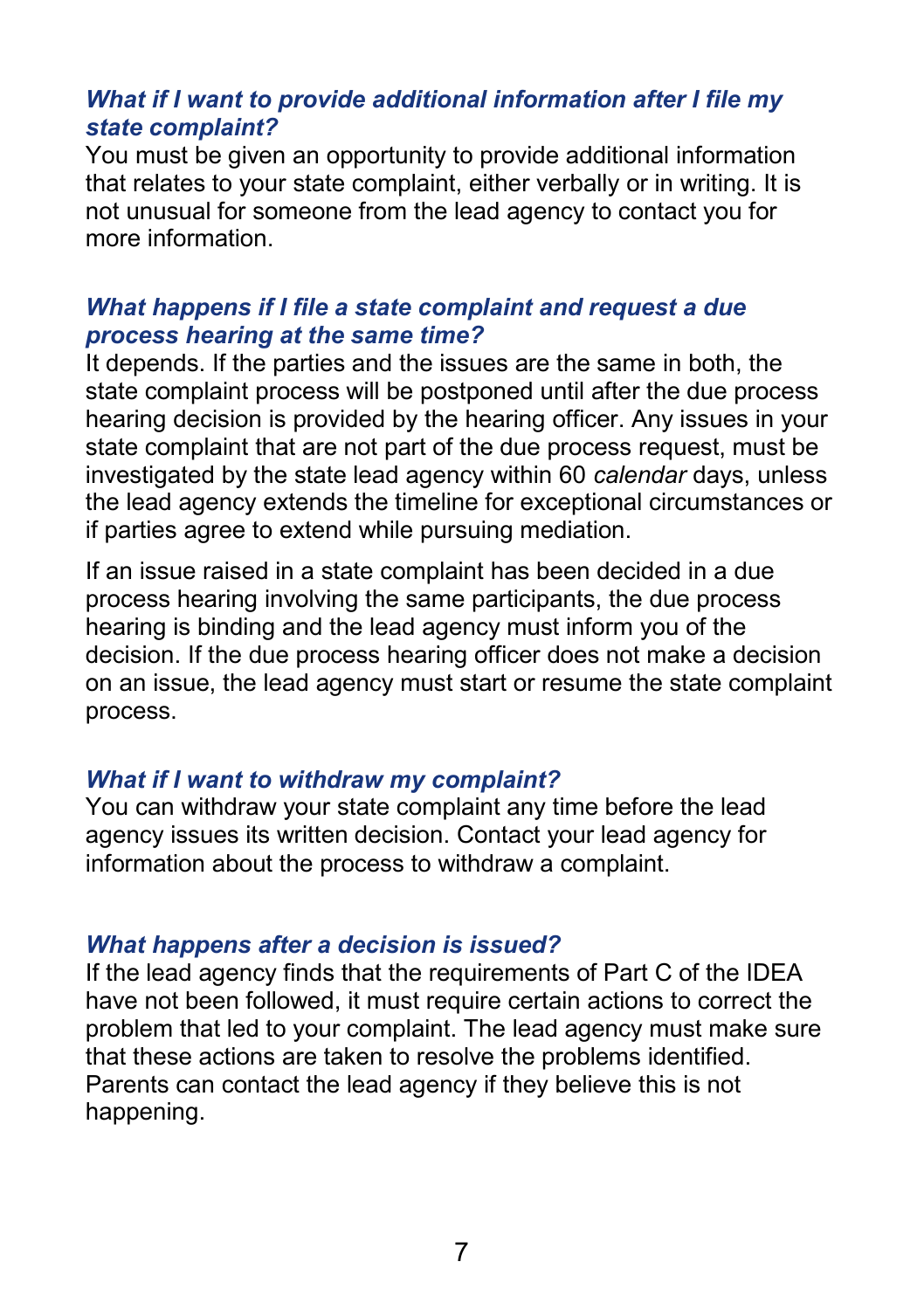#### *Can I appeal the lead agency decision?*

Some states offer an appeal process while others do not. The IDEA is silent on whether states must offer an appeal process for state complaint decisions. Check with your state lead agency for appeal options that may be available. If there is a process in your state for reconsidering the decision, it must be completed within 60 *calendar*  days after you filed your state complaint, unless there was an extension of the timeline.

#### *Do I need an attorney or an advocate to file a state complaint?*

No. You do not need an attorney or an advocate to file a state complaint. Before you file a complaint, you may find it helpful to talk with someone who knows about the process. For more information, contact your OSEP-funded parent center or the lead agency to discuss your options.

#### *May I file a state complaint on an issue that was previously decided in a due process hearing?*

If a due process hearing officer has already made a decision on an issue, and the same facts and parties are involved, the hearing officer's decision is final unless it is appealed.

# **CONSIDERATIONS ABOUT STATE COMPLAINTS**

- This is the only IDEA dispute resolution option that is available to any person or organization, including those from another state, and to people who are unrelated to the child or children that the state complaint concerns.
- There is no cost to file a state complaint.
- You may try to resolve the issues through informal meetings or mediation both before and after filing a written state complaint.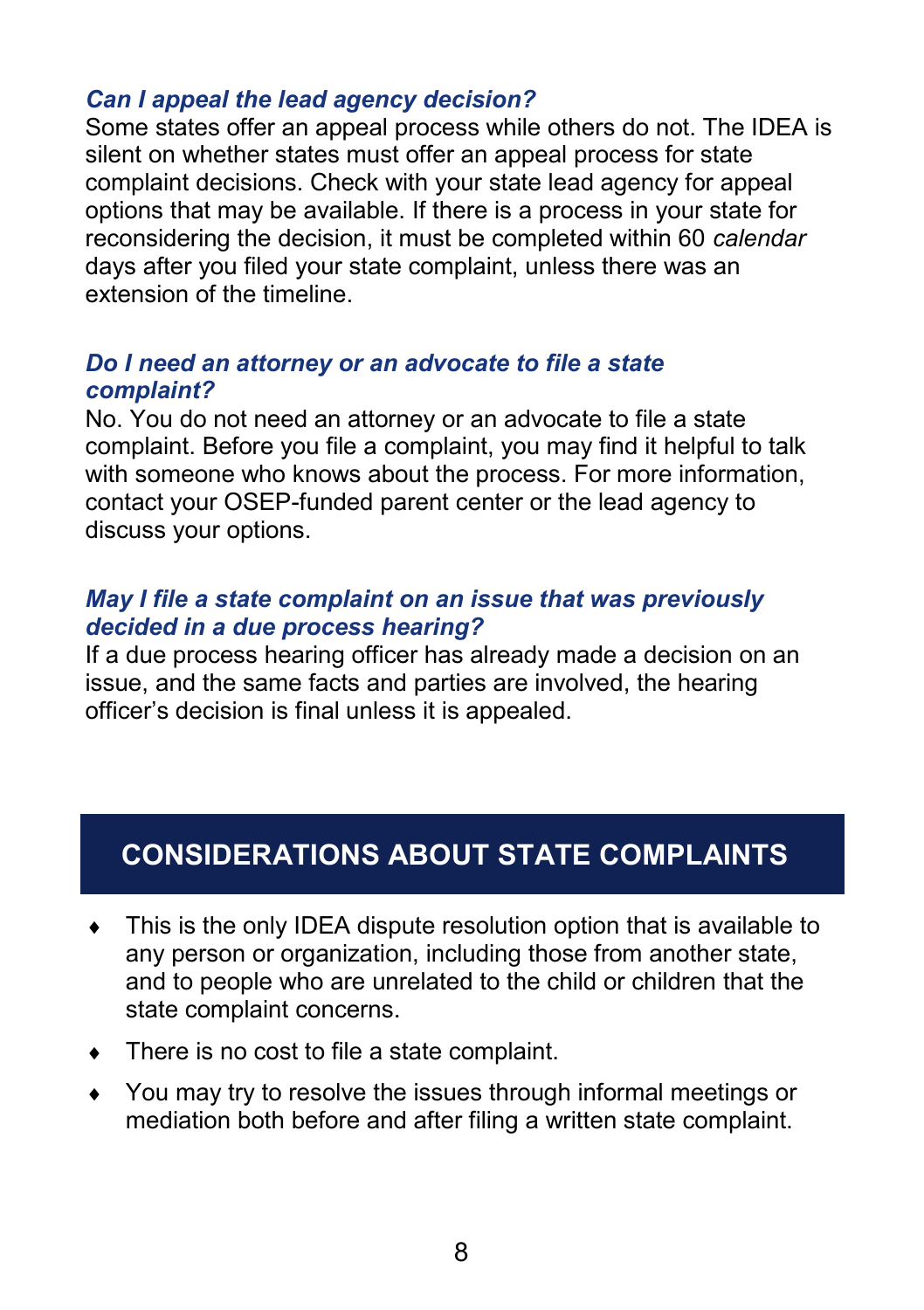## **SOURCES OF IMPORTANT INFORMATION**

A current list of all parent centers in the nation is available through the **Center for Parent Information and Resources** (CPIR): [https://www.parentcenterhub.org/find](https://www.parentcenterhub.org/find-your-center)your-[center](https://www.parentcenterhub.org/find-your-center) or call (973) 642-8100

The **Center for Appropriate Dispute Resolution in Special Education** (CADRE) is the national technical assistance center on dispute resolution:<http://www.cadreworks.org> or call (541) 359-4210

A current list of Part C state coordinators is available through the **Early Childhood Technical Assistance Center** (ECTA): [http://ectacenter.org/contact/ptccoord.](http://ectacenter.org/contact/ptccoord.asp) [asp](http://ectacenter.org/contact/ptccoord.asp)

Information on the **Individuals with Disabilities Education Act** (IDEA) is available online: <https://sites.ed.gov/idea>







**Technical Assistance Center** 

ecta Early Childhood



**Office of Special Education Programs U.S. Department of Education** 

# **YOUR LOCAL PARENT CENTER:**